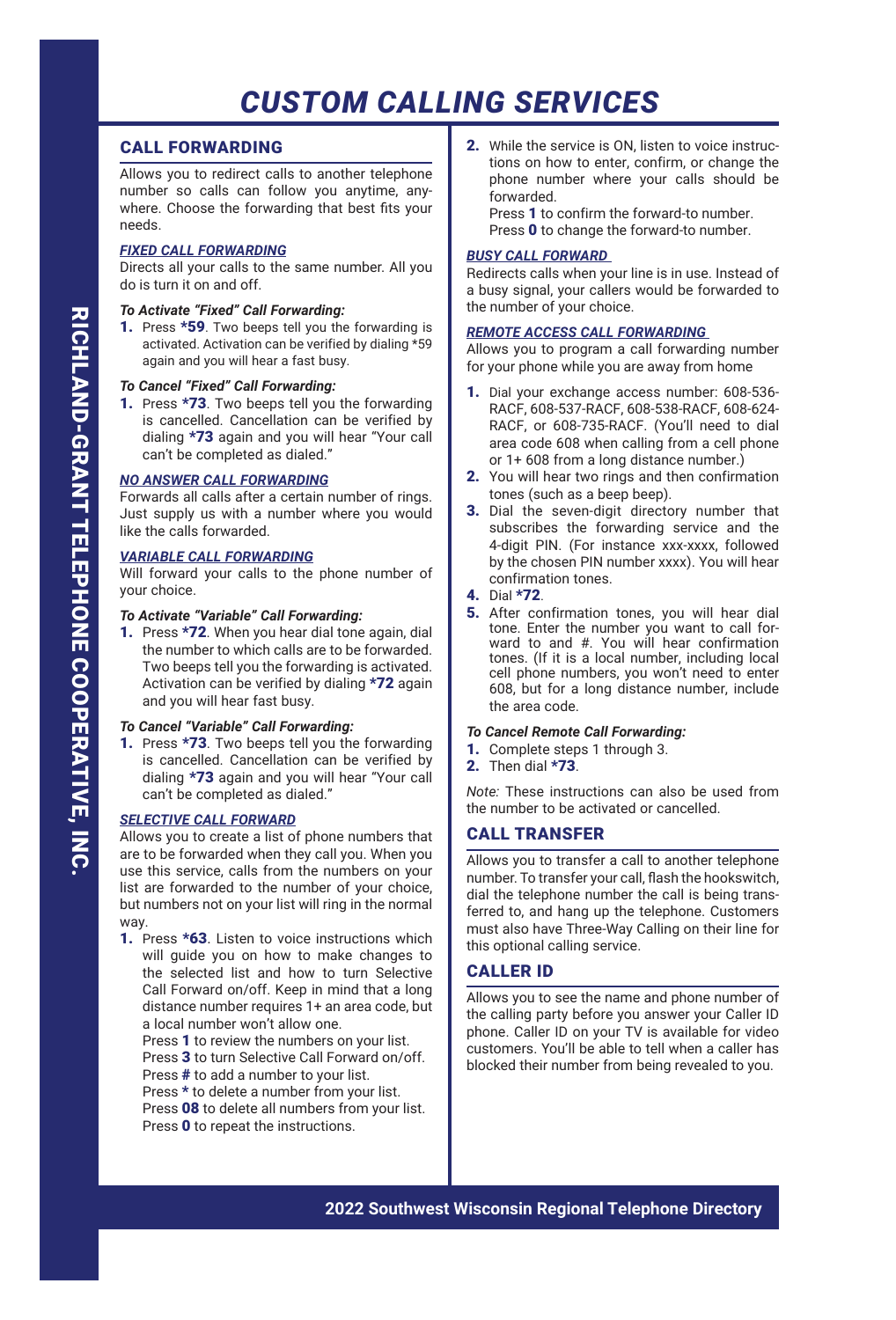# BLOCKING OPTIONS

# *PER-LINE BLOCKING*

Blocks the number display for all calls originating from your line. Per-line blocking is automatically given to all Richland-Grant Telephone Cooperative non-published customers. Free per-line blocking will also be provided, on request, to victims of domestic abuse, law enforcement agencies, fire departments, social service agencies, and similar organizations.

1. Press \*82 to "unblock" an individual call when you have per-line blocking. (Or dial 1182 on a rotary or pulse phone.)

## *PER-CALL BLOCKING*

Used when you, as the caller, do not have per-line blocking and do not want your number revealed to the party that you are calling. Use per-call blocking whether you have Caller ID or not. It must be done for each call you want blocked. The party you are calling will see a message that indicates that you have blocked your number from being revealed.

1. Press **\*67** (Or dial 1167 on a rotary or pulse phone.)

*Note:* Calls to 800, 900, and 911 numbers *cannot* be blocked.

# DISTINCTIVE RING (TEEN LINE)

Your one line allows one conversation at a time, but a second phone number lets you know who the call is for before you answer the phone.

Each number has its own distinctive ring. You can assign a number solely to the children or to a fax machine. Wait until the full ringing pattern is complete before answering your telephone, so you will know which telephone number was dialed.

# SELECTIVE CALL REJECTION (SCR)

Allows you to enhance privacy and security by blocking calls from a list of up to 32 numbers that you create.

1. Press \*60. An announcement will tell you if the service is on/off. Then listen to the instructions for making changes.

Press 0 for instructions.

Press 3 to turn SCR on/off.

- Press 1 to review your SCR list.
- Press # to add a number to your list.

Press #01# to add the number of the last calling party.

Press \* to delete one number from the list. Press 08 to delete all the numbers on your list. Press 09 to delete all 'private' numbers from your list.

# SELECTIVE CALL ACCEPTANCE (SCA)

Allows you to create a list of up to 32 phone numbers from which you are willing to accept calls. An announcement that you are "not accepting calls at this time" is provided to phone calls from numbers **not** on your list.

1. Press \*64. An announcement will tell you if the service is on/off. Then listen to the instructions for making changes.

Press 0 for instructions. Press 3 to turn SCA on/off. Press 1 to review your SCA list. Press # to add a number to your list. Press \* to delete one number from the list. Press 08 to delete all numbers on your list.

# CALL WAITING

Alerts you with a beep during a telephone conversation, indicating that another call is waiting to be answered.

# *To Use Call Waiting:*

1. Flash the hookswitch. The first call is on hold and you are now connected to the second call. You may alternate between calls each time you flash the hookswitch.

**or**

- 2. Hang Up. This will end the first call and the phone will start ringing with the second call. **or**
- 3. Ignore the beep. The second caller will hear normal ringing.

# *CANCEL CALL WAITING*

Allows you to cancel the call waiting feature before making a telephone call.

#### *To Use Cancel Call Waiting:*

1. Press \*70. Listen for two beeps and a steady dial tone. Call waiting will automatically be reactivated after you have completed your call.

# THREE-WAY CALLING

Allows you to add a third party to an existing telephone conversation.

#### *To Use Three-Way Calling:*

- 1. Depress the hookswitch. Then listen for two beeps and a steady dial tone. (Your present call is placed on hold.)
- 2. Dial the number of the third party.
- **3.** When ready to be reconnected to the original party, depress the hookswitch once for a three-way call.
- 4. When the originating party hangs up, all parties are disconnected.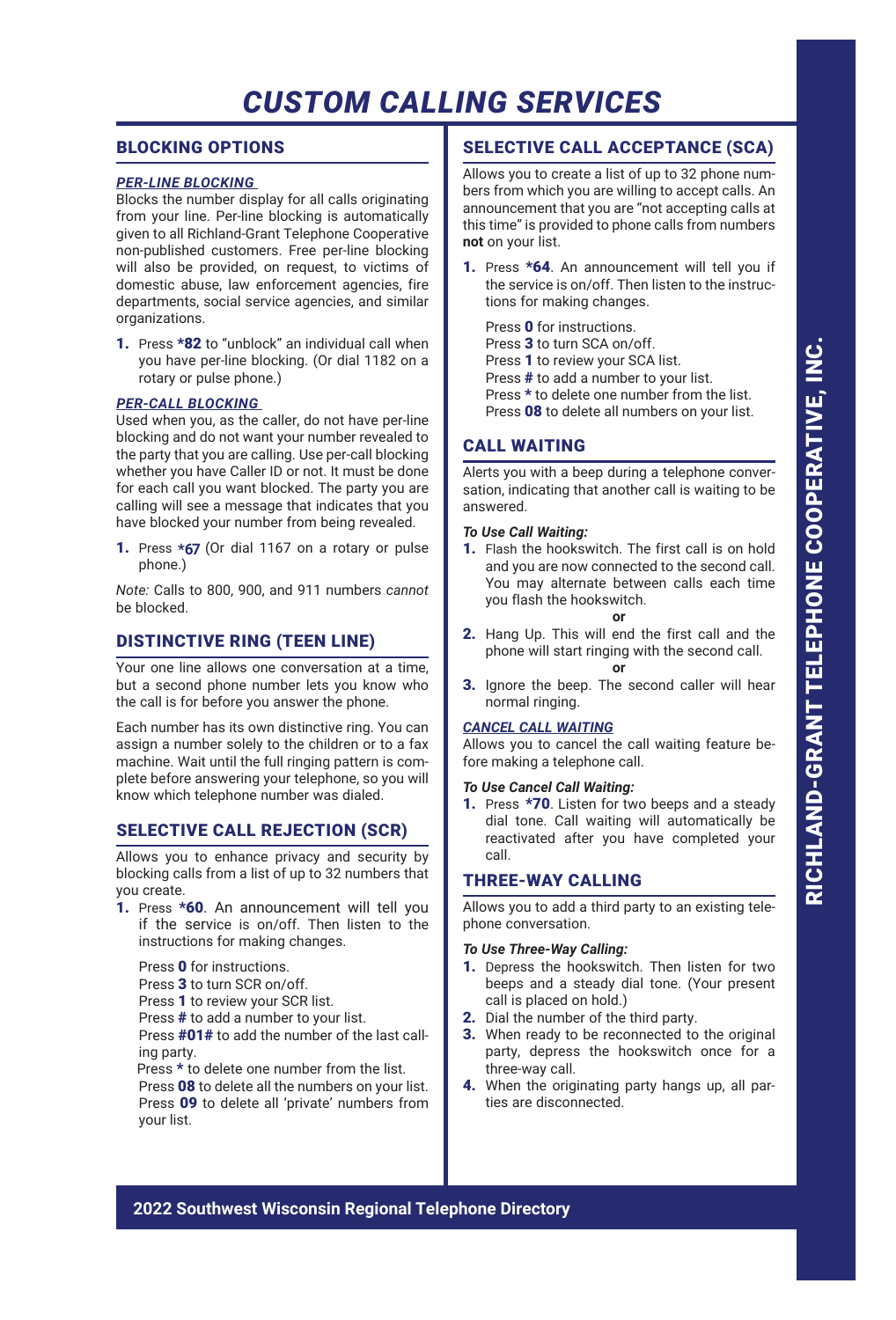# TOLL CONTROL WITH PIN

Allows long distance calls to be made on a toll denied line on a per call basis.

# *To Use Toll Control With PIN #:*

- 1. Press \*13. Listen for dial tone.
- 2. Enter PIN number. Wait for dial tone.
- 3. Enter long distance telephone number.

## *To Change The PIN #:*

Contact the RGTC business office by dialing 611.

# SPEED CALLING

Allows you to dial selected telephone numbers quickly by dialing an abbreviated code. Choose Speed Dial 8 or 30.

#### *To Program Speed Calling:*

- 1. Press \*74 or 74#, for 8 number speed dialing (codes 2-9).
	- Press \*75 or 75#, for 30 number speed dialing (codes 20-49).
- 2. Listen for two-three beeps and a steady dial tone.
- 3. Enter the speed dialing code (2-9 or 20-49).
- 4. Enter the desired telephone number, then listen for two confirmation beeps.

## *To Use Speed Calling:*

1. Press the desired speed calling code (2-9 or 20-49).

# AUTOMATIC RECALL (CALL RETURN)

Will redial the last number that called you, whether the incoming call was answered or not, except if it is a private number.

## *To Use Call Return:*

1. Press \*69 to call the last caller that called you. The recorded announcement will tell you the telephone number and time they called, and then Press 1 to activate Auto Recall.

# AUTOMATIC CALL BACK (REPEAT DIAL)

Will continuously attempt to redial a busy number that you have tried to call. When the line is free you will be alerted with a special ring and the call will automatically be made. It can also be used to call back the last outgoing call.

#### *To Use Repeat Dialing:*

- 1. Hang up on the number you tried to call. Then pick up the phone and listen for a dial tone.
- 2. Press \*66.
- **3.** If the line is still busy, listen to the announcement for instructions. You will hear two short rings When the line is free. Then your call will be made automatically when you lift the handset.

#### *To Cancel Repeat Dialing:*

1. Press \*86. Listen for the announcement.